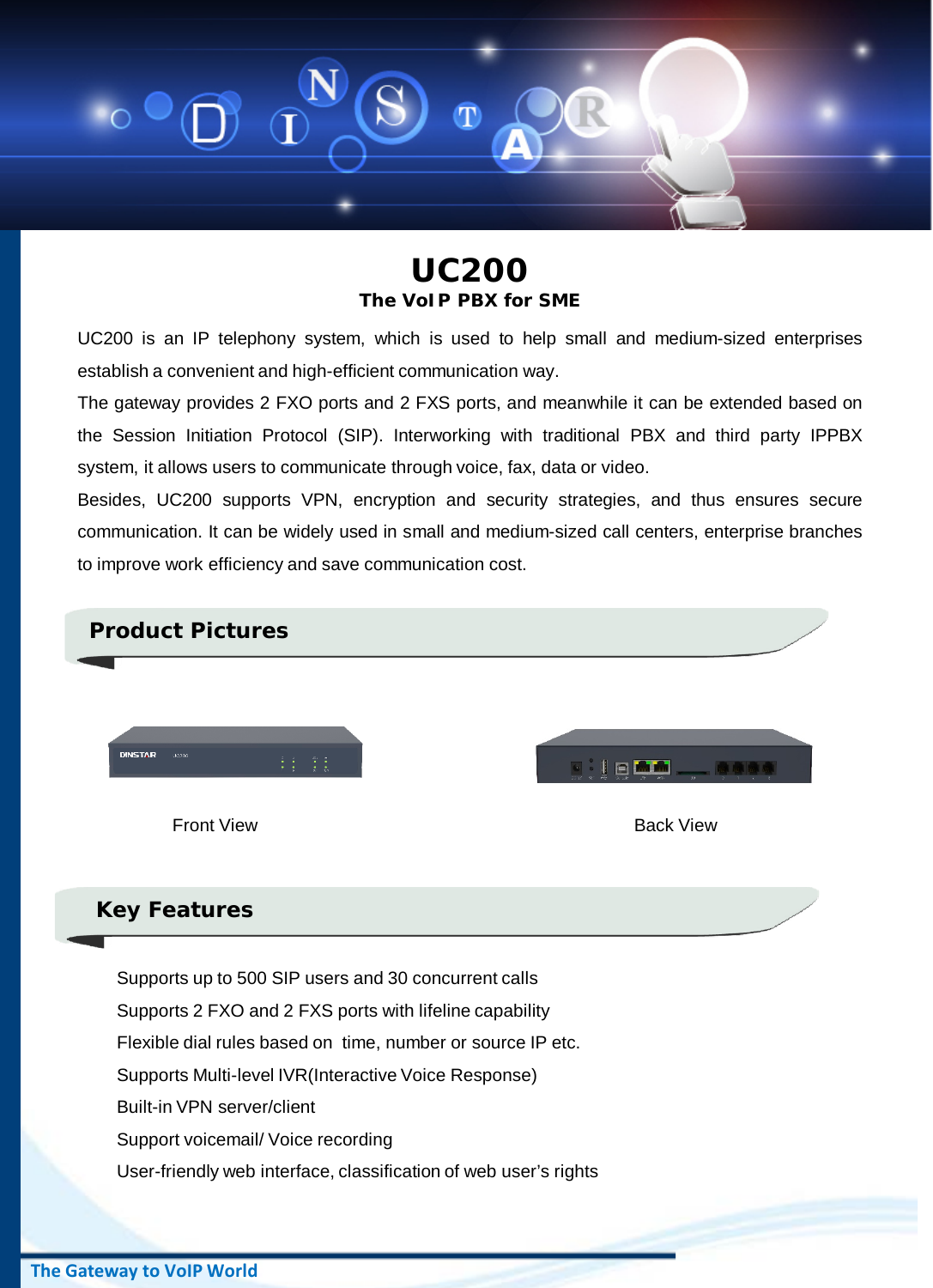## **DINSTAR**

# 十年专注 铸就品质 **UC200 VoIP PBX**

### **Physical Interfaces**

- **FXS:** 2 \*FXS Ports
- **FXO**: 2 \* FXO Ports
- **USB Interface**: 1\* USB2.0
- **Ethernet Interfaces**
	- 1 WAN, 100**/**1000M, Base-T, RJ45
	- 1 LAN, 100/1000M, Base-T, RJ45
- **WiFi**(Optional): 2.4GHz & 5.8GHz
- **1\*SD card slot**
- 1\* Console port
- LED Indicators: PSTN Line, FXS, USB,SD,PWR/RUN

### **FXS**

- Connector: RJ11
- Caller ID: Bellcore Type 1&2, ETSI,BT,NTT and DTMF
- Answer and Disconnect Signaling: Answer, Disconnect, Busy Tone
- Polarity Reversal
- Hook Flash

### **FXO**

- Connector: RJ11
- Caller ID: FSK, DTMF
- Polarity Reversal
- Answer Delay
- Detection of Busy Tone
- Detection of No Current
- Auto Match of FXO Impedance

## **Voice Capabilities**

- VoIP Protocols: SIP over UDP/TCP/TLS,RTP/SRTP
- Codecs: G.711a/μ law,G.723.1, G.729A/B
- Silence Suppression
- Comfort Noise Generator(CNG)
- Voice Activity Detection(VAD)
- Echo Cancellation: G.168 with up to 128ms
- Dynamic Jitter Buffer
- Adjustable Gain Control
- Automatic Gain Control (AGC)
- Call Progress Tones: Dial Tone, Ring Back Tone, Busy Tone
- FAX: T.38 and Pass-through
- NAT: STUN/UPnP
- DTMF: RFC2833/Signal/Inband
- VPN Server/Client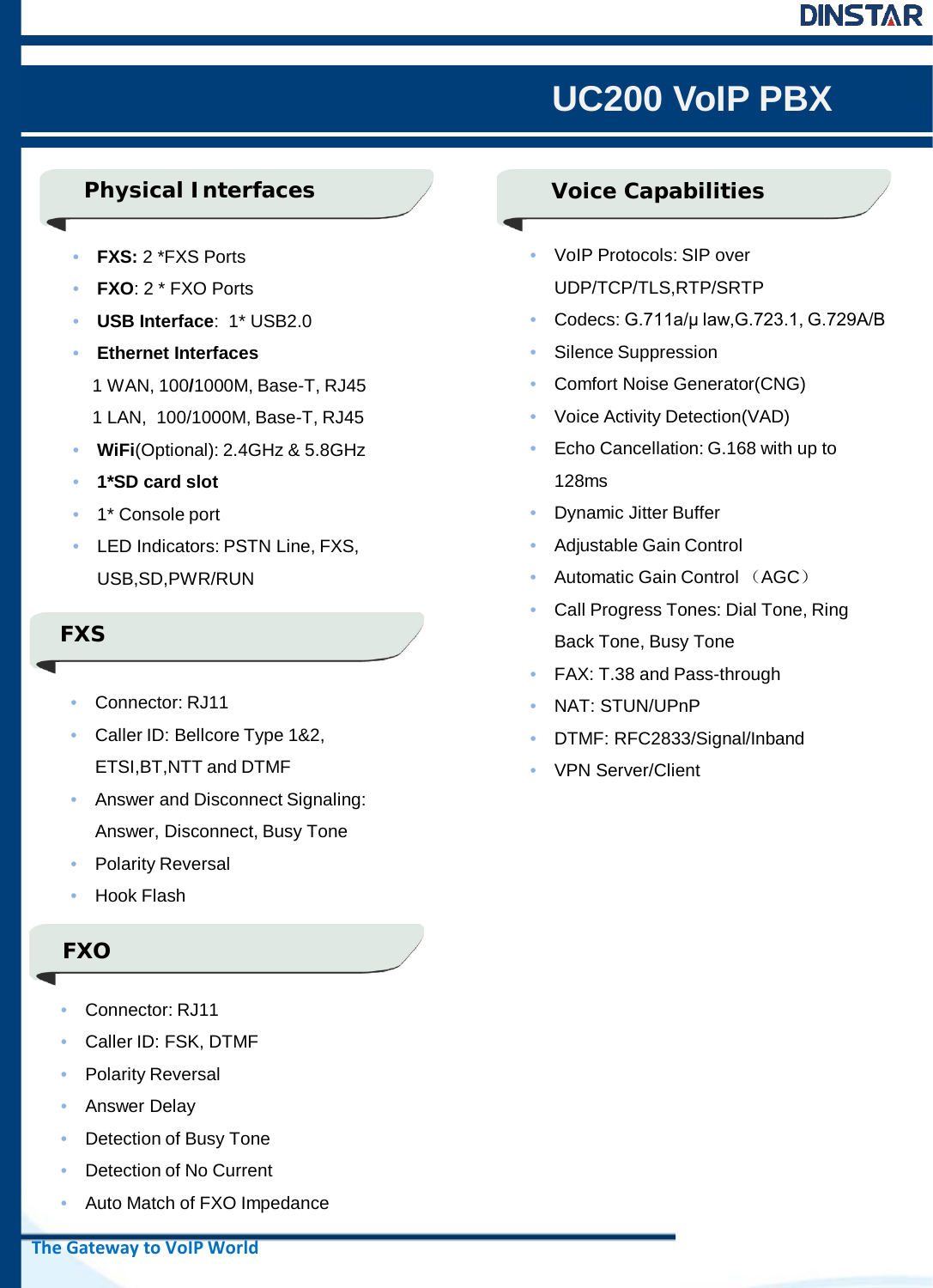### **DINSTAR**

## 客户至上 贴心服务 **UC200 VoIP PBX**

### **PBX Services**

- Call Forward (Unconditional/No Answer/Busy)
- Call Waiting
- Call Holding
- Call Transfer
- Hotline
- Do-not-disturb
- 3-Way Conference
- **Ring Group**
- Call Queue
- Routing Groups
- Caller/Called Number Manipulation
- Routing Based on Time Period
- Routing Based on Caller/Called Prefixes
- Routing Based on Source Trunks
- Dial Rules
- **Failover Routing**
- Multi-level IVR
- Auto-attendant Function
- CDRs
- Voicemail
- Local Recording (Support USB Storage)
- Up to 500 SIP Extensions
- Up to 30 Concurrent Calls
- Paging
- **Event Report**
- **Email Client**
- Voicemail to Email

#### **Maintenance**

- Web GUI Configuration
- Telnet Management
- Configuration Restore/Backup
- Multiple Languages Supported
- HTTP/TFTP/FTP Firmware Upgrade
- Auto Provision
- **Syslog**
- Ping and Tracert
- Traffic Statistics: TCP,UDP,RTP
- **Network Capture**
- NTP
- Classification of Web Users' Rights
- HTTP&HTTPS/NATS API

#### **Environmental**

- - Power Supply: 12VDC, 2A
	- Power Consumption: 18W
	- Operating Temperature.  $0^{\circ}$ C ~ 40 °C Storage Temperature: -10 ℃ ~90 ℃
	- Humidity: 10%-90% Non-Condensing
	- Dimensions (W/D/H):  $240 \times 180 \times 35$ mm
	- Unit Weight: 1 kg